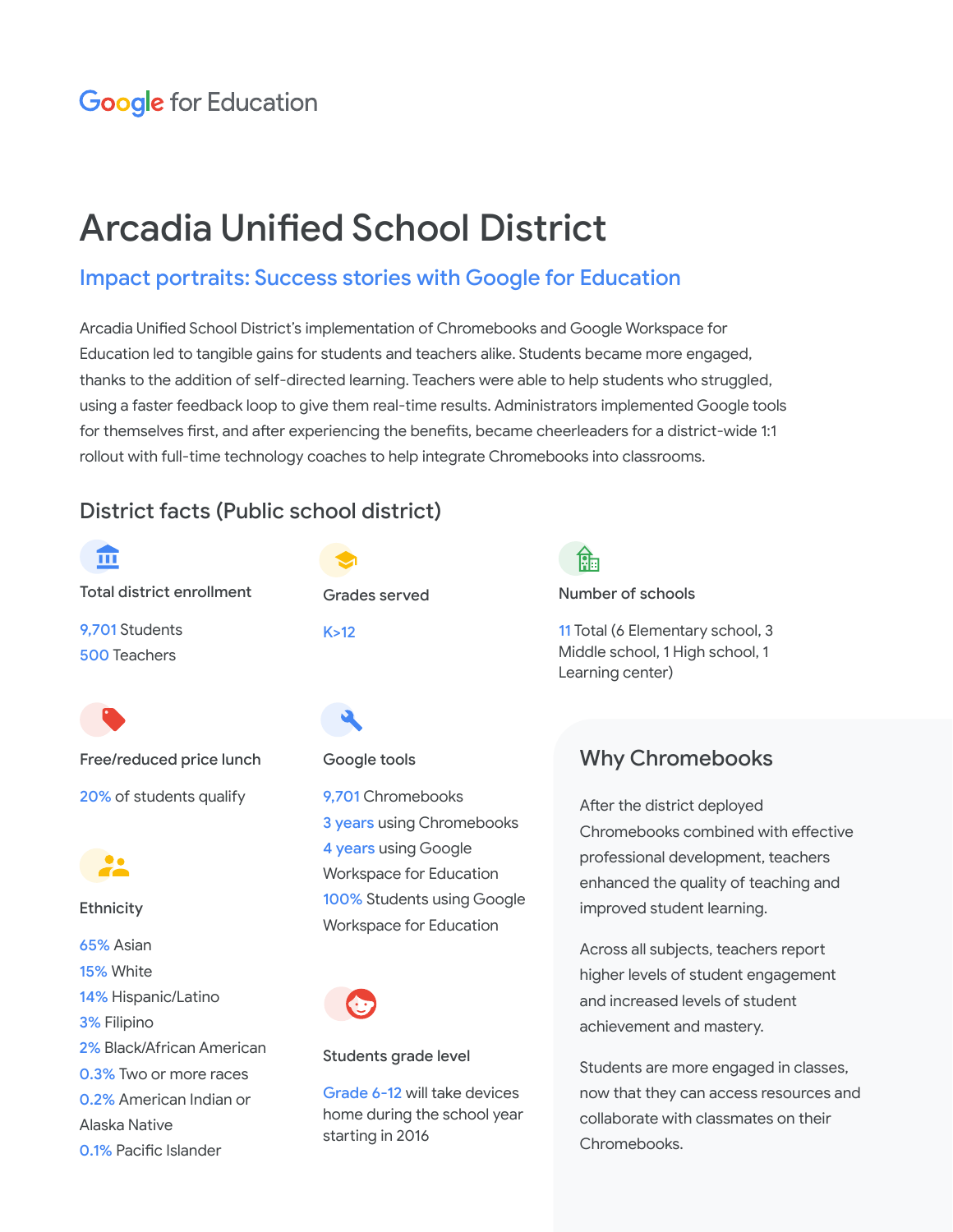# **Google** for Education

### Results

At the end of SY 2015–2016, students and teachers were asked how Google technology changed their teaching and learning.

### 83% 59% 71%

of students report they either like or love using Google Workspace for Education

### 79% 70%

of students report Google tools improved feedback from teachers

of teachers report Google products have improved the quality of student work

of students create original content (Docs, Sheets, even magazines) at least once a month

### 74% 83%

of students report using Google products have impacted the quality of their work, with 22.6% saying it has had a "huge" impact

71% of teachers report Google tools improved student collaboration, with 35% saying it has made a "huge" impact

of students collaborate with other students at least once a month, with 32.1% collaborating at least once a week, and 18.9% collaborating daily

66

### Introducing technology

Arcadia Unified School District, located just east of Pasadena, CA, fundamentally shifted their culture and pedagogical approaches after deploying Google Workspace for Education and Chromebooks. It wasn't just the equipment, though: they were ready for a shift.

In 2012, the District adopted Gmail, which offers unlimited free storage for education users, because their servers were overloaded. Within two weeks, the superintendent used Google Docs during a cabinet meeting; the following week, principals used Docs in their meetings. School leaders said, "The next thing we knew, schools were going to Google Forms instead of triplicate paper forms and Google Workspace was popping up everywhere." After the district deployed Chromebooks combined with effective professional development, teachers were able to enhance their quality of teaching and improve student learning.

We didn't just take technology and put it in the classroom and call it good. We made sure there was strong infrastructure and curricular support as well."

### Greg Gazanian,

Chief Strategy and Innovation Officer at Arcadia Unified School **District**